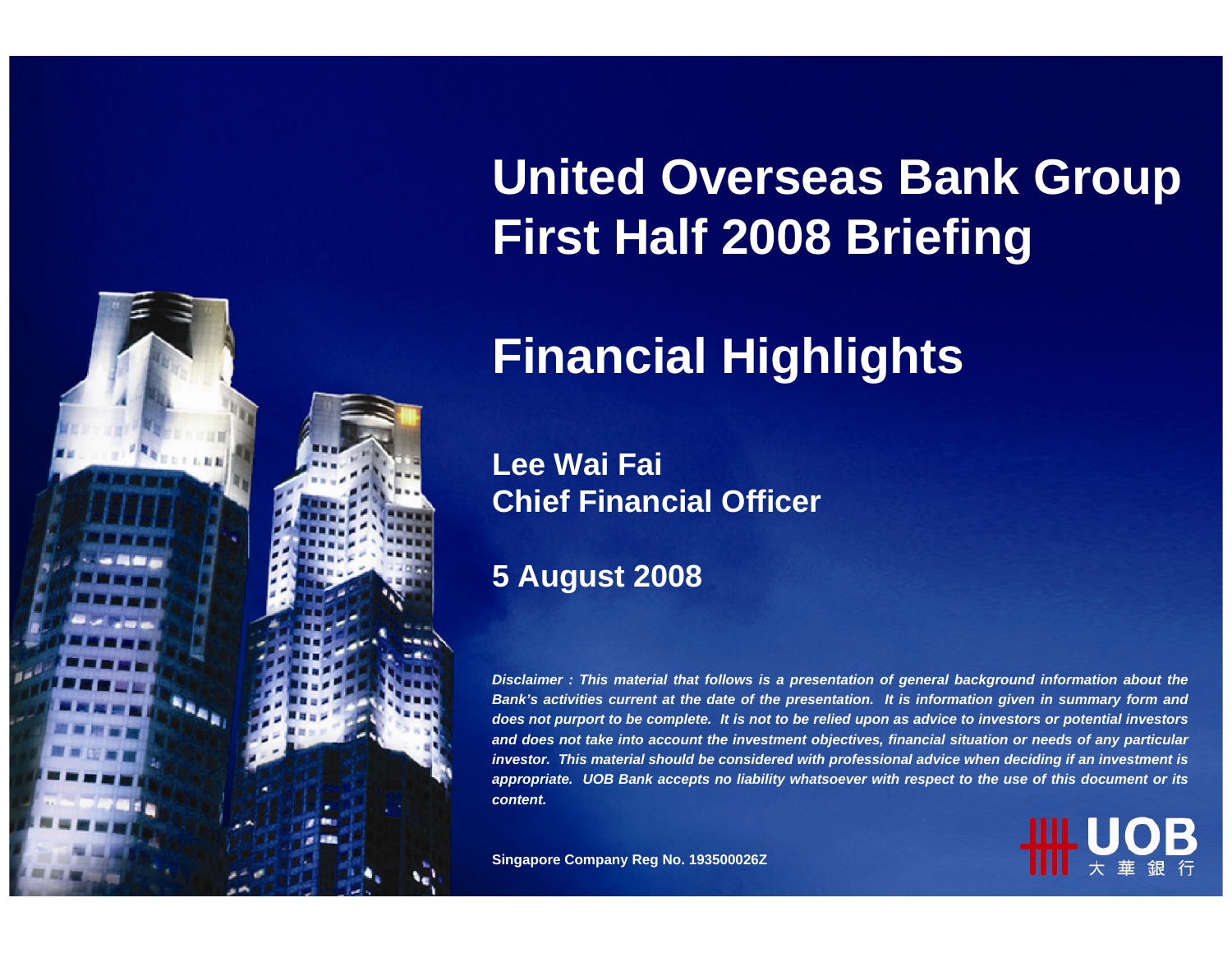#### **Profit Growth 2.5% in 1st Half 2008**

|                                        | 1H08  | <b>1H07</b> | $+ / (-)$     |
|----------------------------------------|-------|-------------|---------------|
|                                        | \$m\$ | \$m\$       | $\frac{9}{6}$ |
| Net interest income                    | 1,725 | 1,523       | 13.3          |
| Non-interest income                    | 964   | 968         | (0.3)         |
| <b>Total income</b>                    | 2,690 | 2,490       | 8.0           |
| Less: Total expenses                   | 1,015 | 976         | 4.0           |
| <b>Operating profit</b>                | 1,675 | 1,515       | 10.6          |
| Less: Intangible assets amortised      | 5     | 6           | (13.0)        |
| Individual impairment - loans          | 75    | 119         | (36.8)        |
| Individual impairment - other assets   | 82    | 50          | 65.9          |
| Collective impairment                  | 112   |             | <b>NM</b>     |
| Add: Share of profit of associates     | 56    | 112         | (50.0)        |
| Less: Tax & minority interests         | 327   | 350         | (6.6)         |
| <b>Net Profit After Tax (NPAT)</b>     | 1,130 | 1,103       | 2.5           |
| <b>NPAT Growth at constant FX rate</b> |       |             | 4.2           |

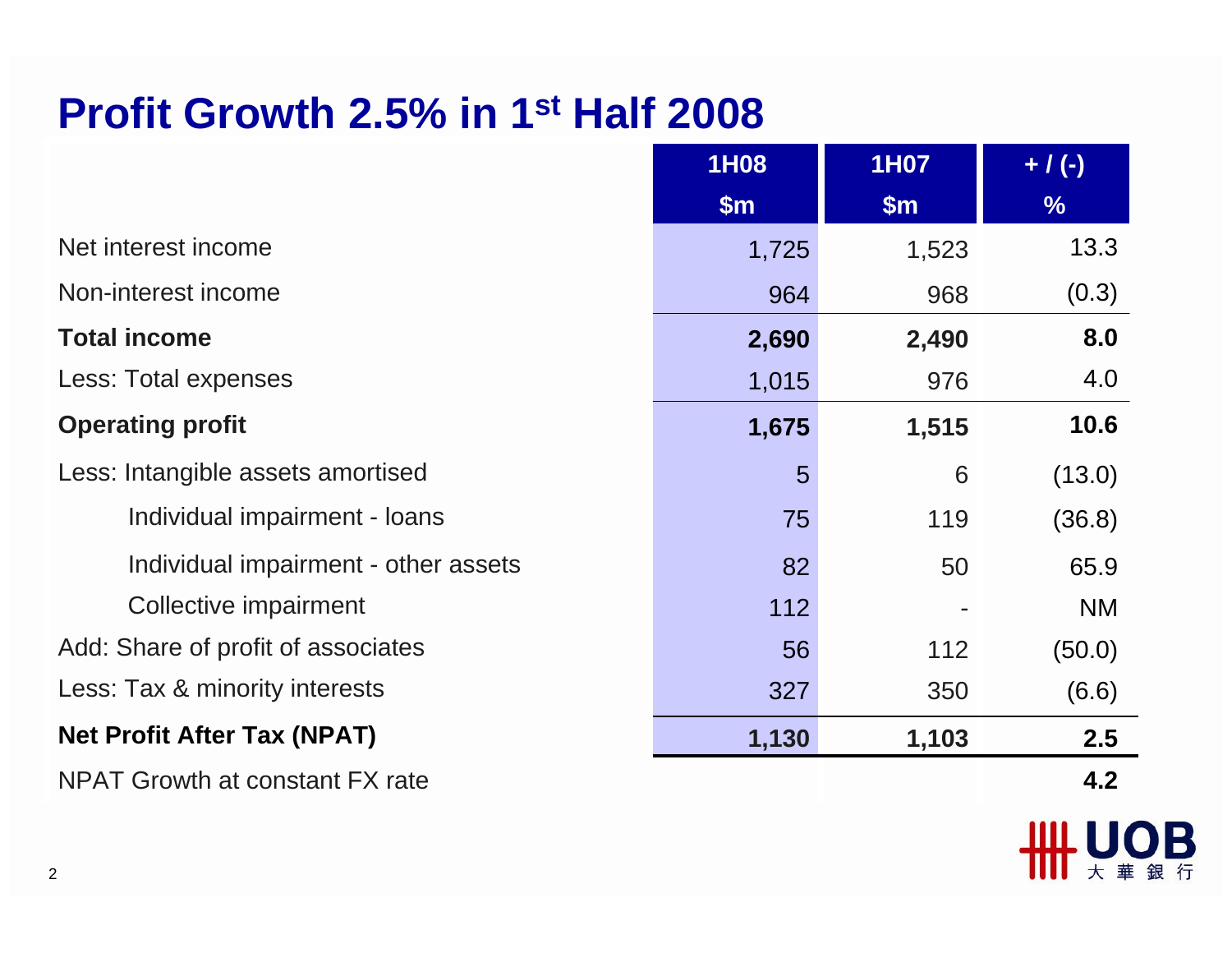#### **Quarter-on-Quarter Profit Up 13.5%**

|                                      | <b>2Q08</b> | <b>1Q08</b> | $+ / (-)$     | <b>2Q07</b>    | $+ / (-)$     |
|--------------------------------------|-------------|-------------|---------------|----------------|---------------|
|                                      | \$m\$       | \$m\$       | $\frac{0}{6}$ | \$m\$          | $\frac{1}{2}$ |
| Net interest income                  | 873         | 852         | 2.5           | 761            | 14.7          |
| Non-interest income                  | 550         | 414         | 32.9          | 536            | 2.7           |
| <b>Total income</b>                  | 1,424       | 1,266       | 12.4          | 1,297          | 9.8           |
| Less: Total expenses                 | 518         | 496         | 4.4           | 504            | 2.9           |
| <b>Operating profit</b>              | 905         | 770         | 17.6          | 793            | 14.2          |
| Less: Intangible assets amortised    | 3           | 3           | (3.0)         | 3              | (15.9)        |
| Individual impairment - loans        | 65          | 10          | 563.4         | 33             | 99.4          |
| Individual impairment – other assets | 51          | 32          | 60.6          | 48             | 5.2           |
| Collective impairment                | 64          | 48          | 34.7          | $\blacksquare$ | <b>NM</b>     |
| Add: Share of profit of associates   | 34          | 22          | 54.3          | 65             | (47.8)        |
| Less: Tax & minority interests       | 156         | 171         | (8.6)         | 190            | (17.7)        |
| <b>Net Profit After Tax (NPAT)</b>   | 601         | 529         | 13.5          | 585            | 2.7           |
| NPAT Growth at constant FX rate      |             |             | 14.2          |                | 4.4           |
|                                      |             |             |               |                | 華銀<br>大       |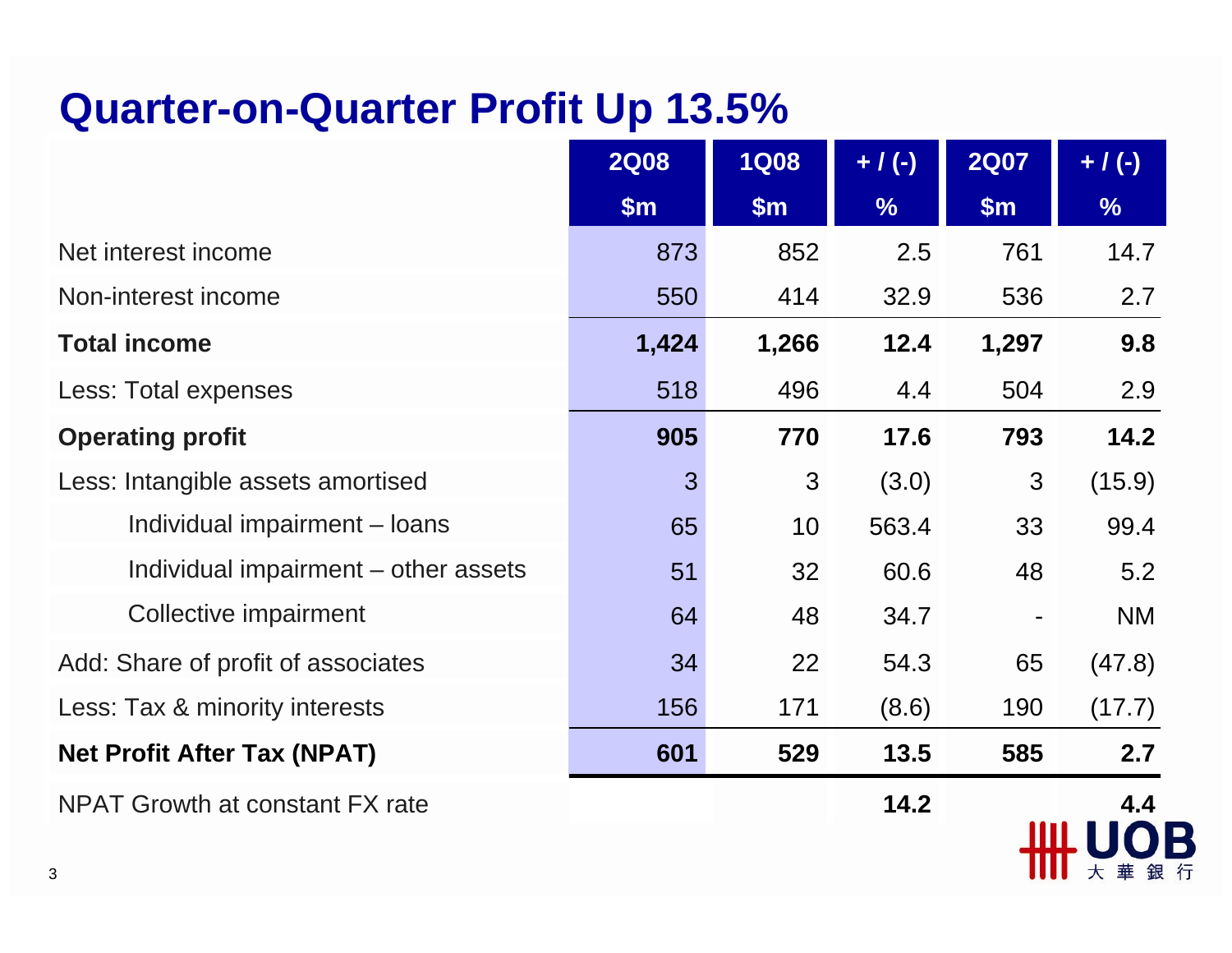### **Strong Growth in Net Interest Income and Margin**

#### **Net Interest Income and Margin**



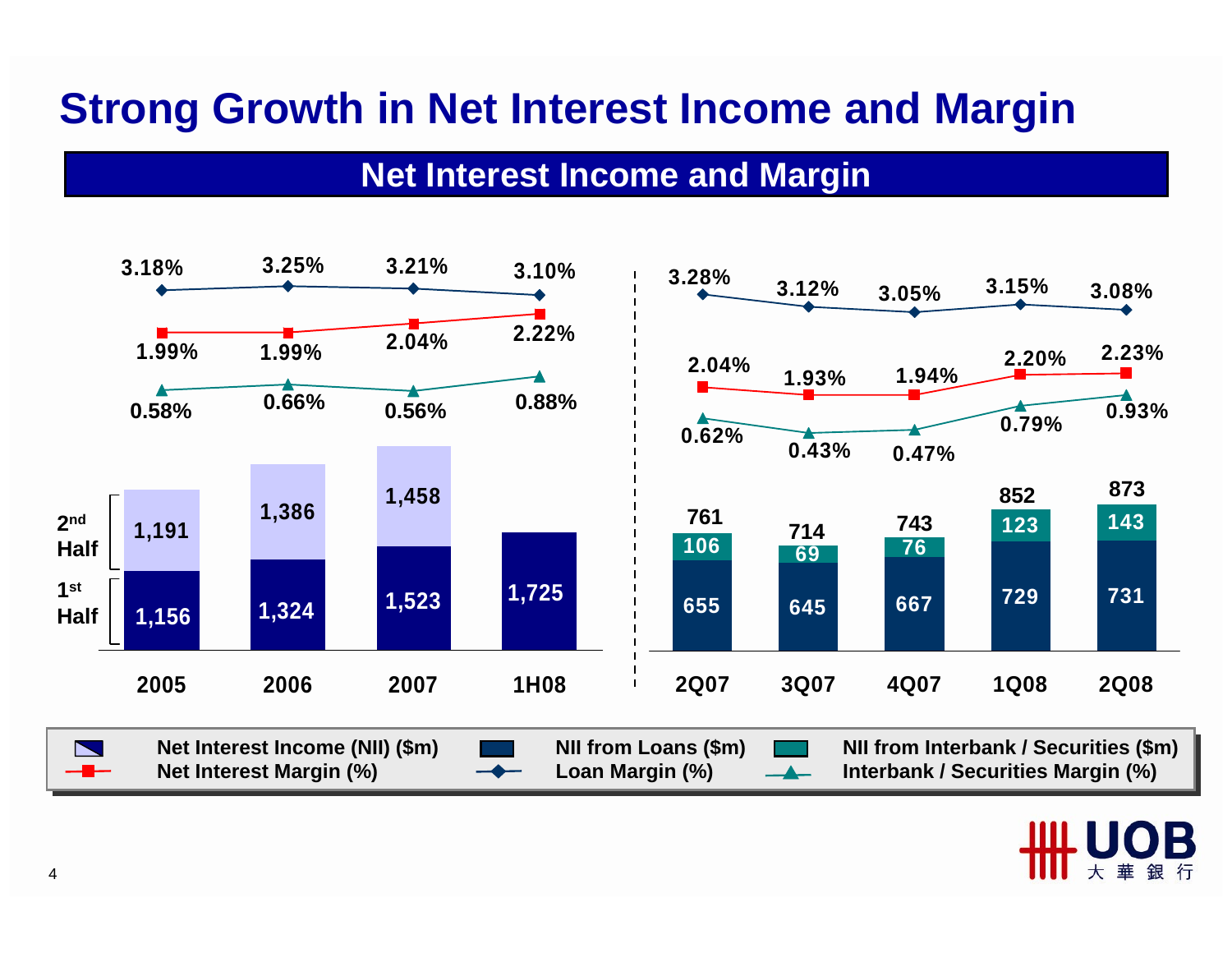#### **Higher Non Interest Income Quarter-on-Quarter**

#### **Non-Interest Income (Non-NII) and Non-NII Ratio**

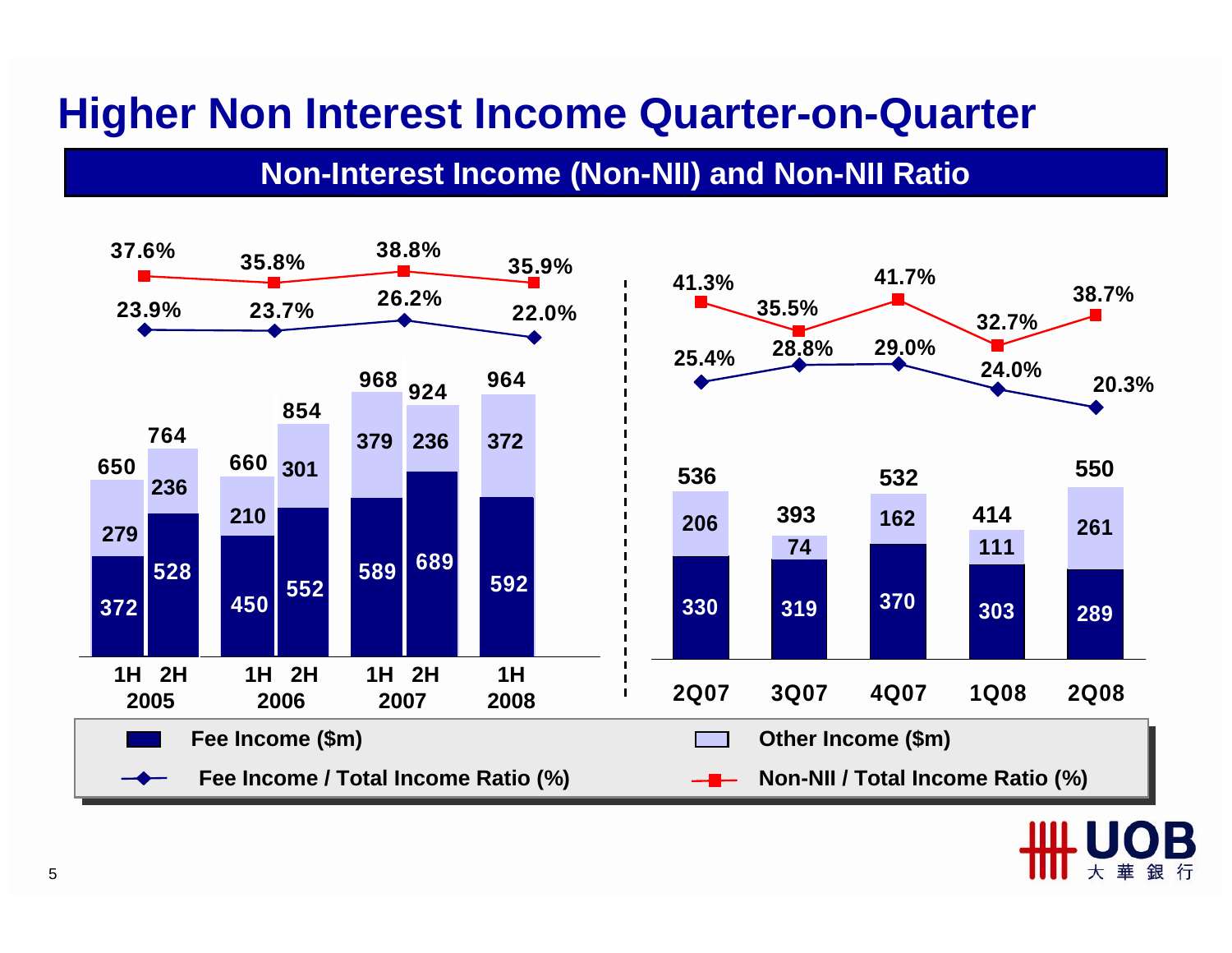#### **Disciplined Cost Management**

#### **Operating Expenses and Expense / Income Ratio**



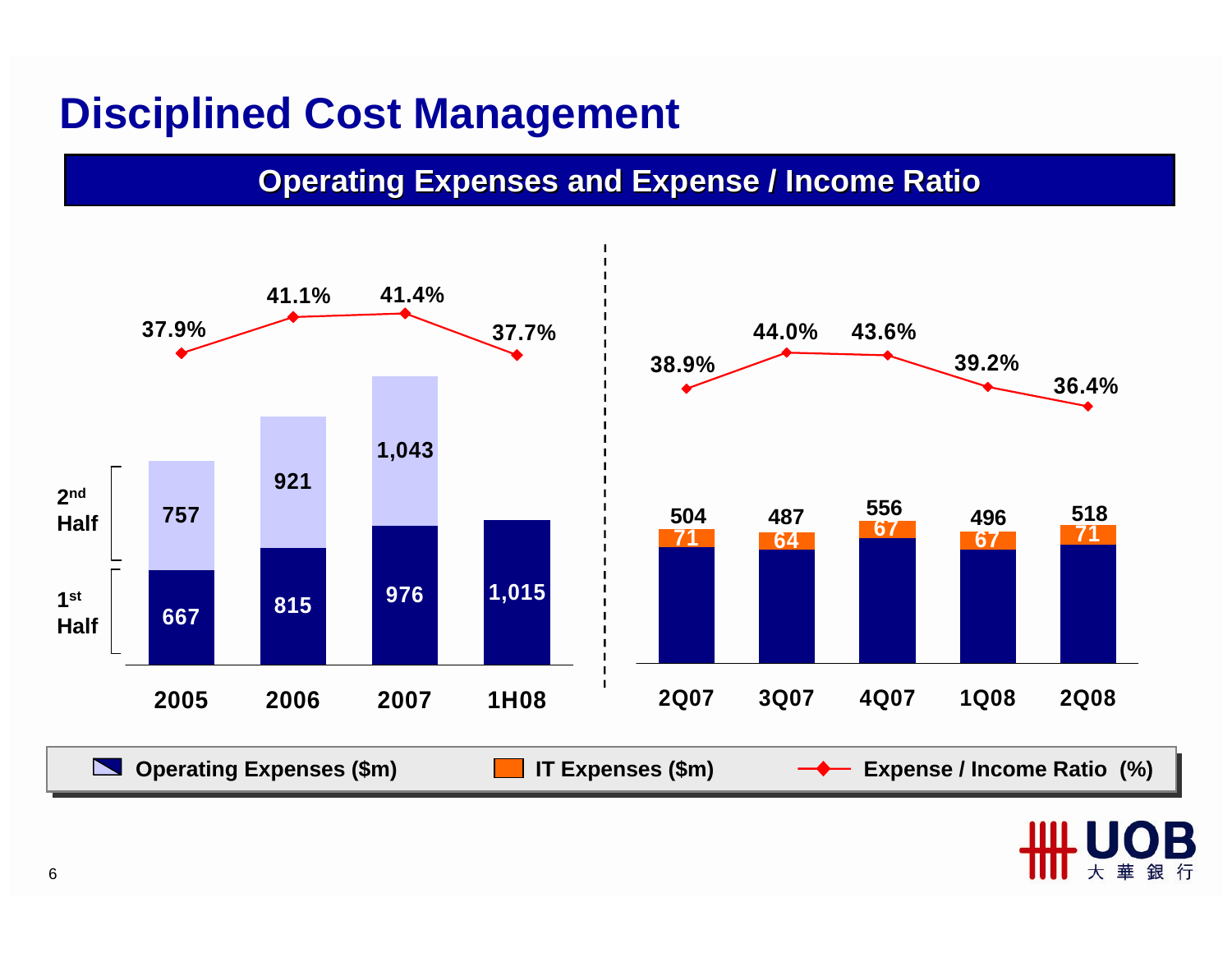### **Prudent Provisioning Policy**

#### **Individual Impairment Charges on Loans**



**Individual Impairment Charges on Loans / Average Gross Customer Loans (basis points) \* Individual Impairment Charges on Loans / Average Gross Customer Loans (basis points) \***

**Total Impairment Charges on Loans / Average Gross Customer Loans (basis points) \* Total Impairment Charges on Loans / Average Gross Customer Loans (basis points) \***



\* On annualised basis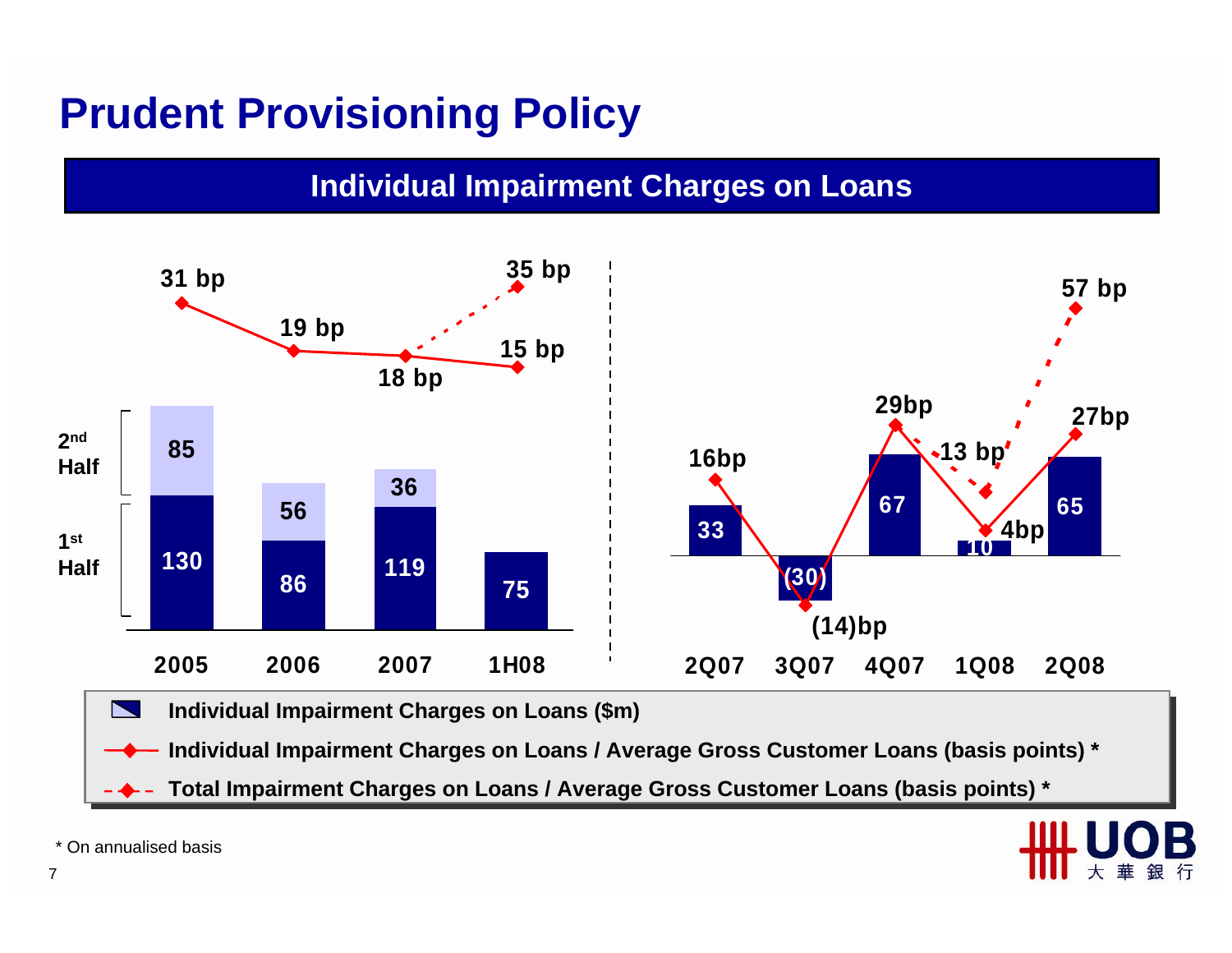### **Performance By Business Segment**



\* Before amortisation of intangible assets and impairment charges.

^ Including unallocated expenses.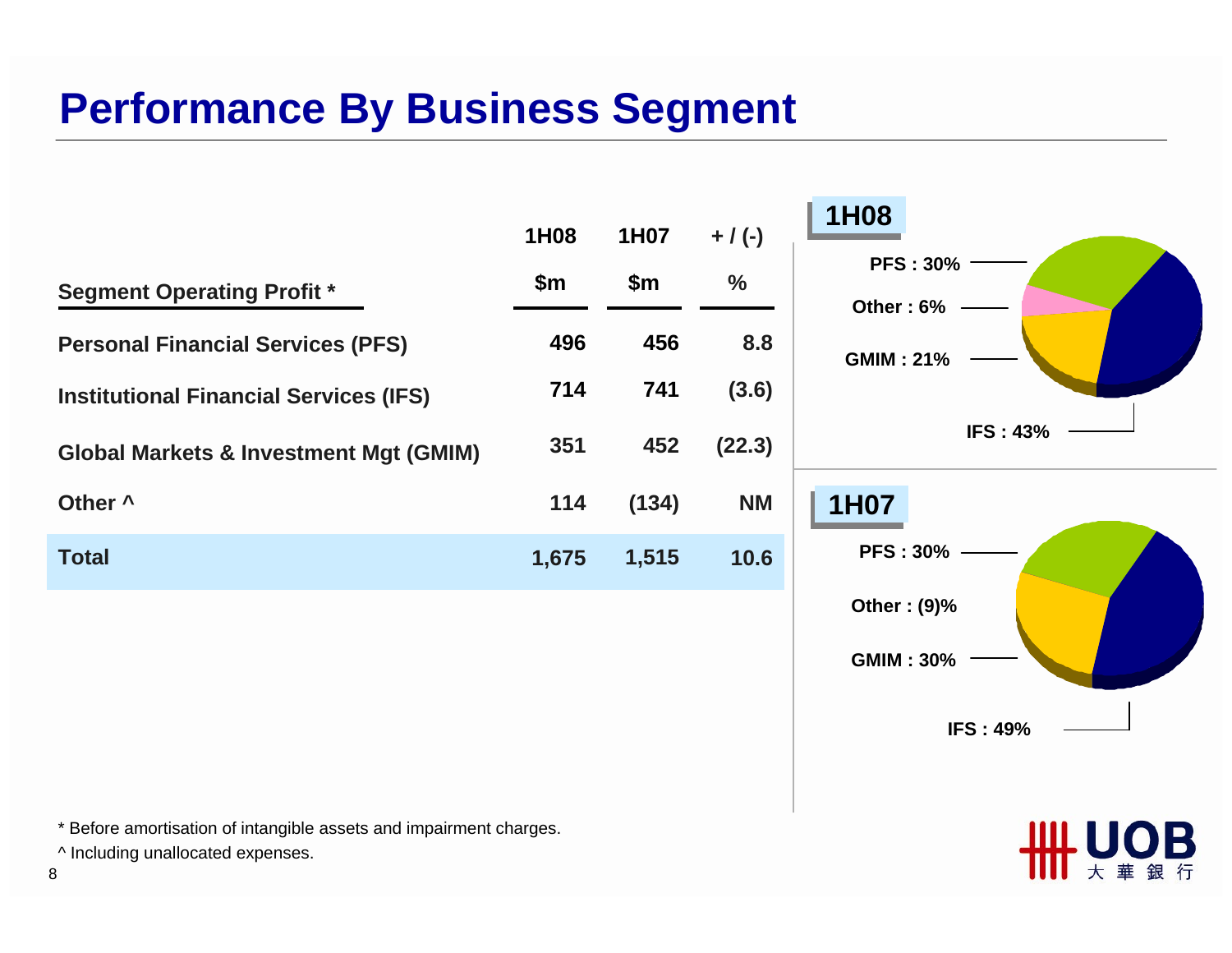# **Performance by Geographical Segment**

|                                  |               |       |           |                | <b>1H08</b>                              |
|----------------------------------|---------------|-------|-----------|----------------|------------------------------------------|
|                                  |               |       |           | At constant    |                                          |
|                                  | 1H08          | 1H07  | $+ / (-)$ | <b>FX</b> rate | Singapore: 71 % $\qquad$                 |
| <b>Operating Profit *</b>        | \$m\$         | \$m   | %         | %              | Malaysia : 11 % $\overline{\phantom{a}}$ |
|                                  |               |       |           |                | Thailand: 5 %                            |
| <b>Singapore (including ACU)</b> | 1,181         | 990   | 19.3      | 19.3           | Indonesia: 3%                            |
| <b>Total Overseas</b>            | 494           | 525   | (5.7)     | $1.4$          | Greater China: 1%                        |
| <b>Malaysia</b>                  | 176           | 191   | (8.1)     | (4.9)          | Other: 9%                                |
| <b>Thailand</b>                  | 85            | 66    | 27.9      | 43.8           | 1H07                                     |
| <b>Indonesia</b>                 | 52            | 80    | (34.6)    | (25.5)         |                                          |
| <b>Greater China</b>             | $24^{\prime}$ | 45    | (47.6)    | (42.6)         | Singapore: 65%                           |
| <b>Other</b>                     | 158           | 143   | 10.5      | 20.6           | Malaysia: 13 % $-$                       |
| <b>Total</b>                     | 1,675         | 1,515 | 10.6      | 13.5           | Thailand: 4 %                            |
|                                  |               |       |           |                | Indonesia: 5% -                          |

**^ Excluding the revaluation loss on the USD capital, the operating profit would be \$65m for Greater China.** 

**Other : 10 %**

**Greater China : 3%**

\* Before amortisation of intangible assets and impairment charges.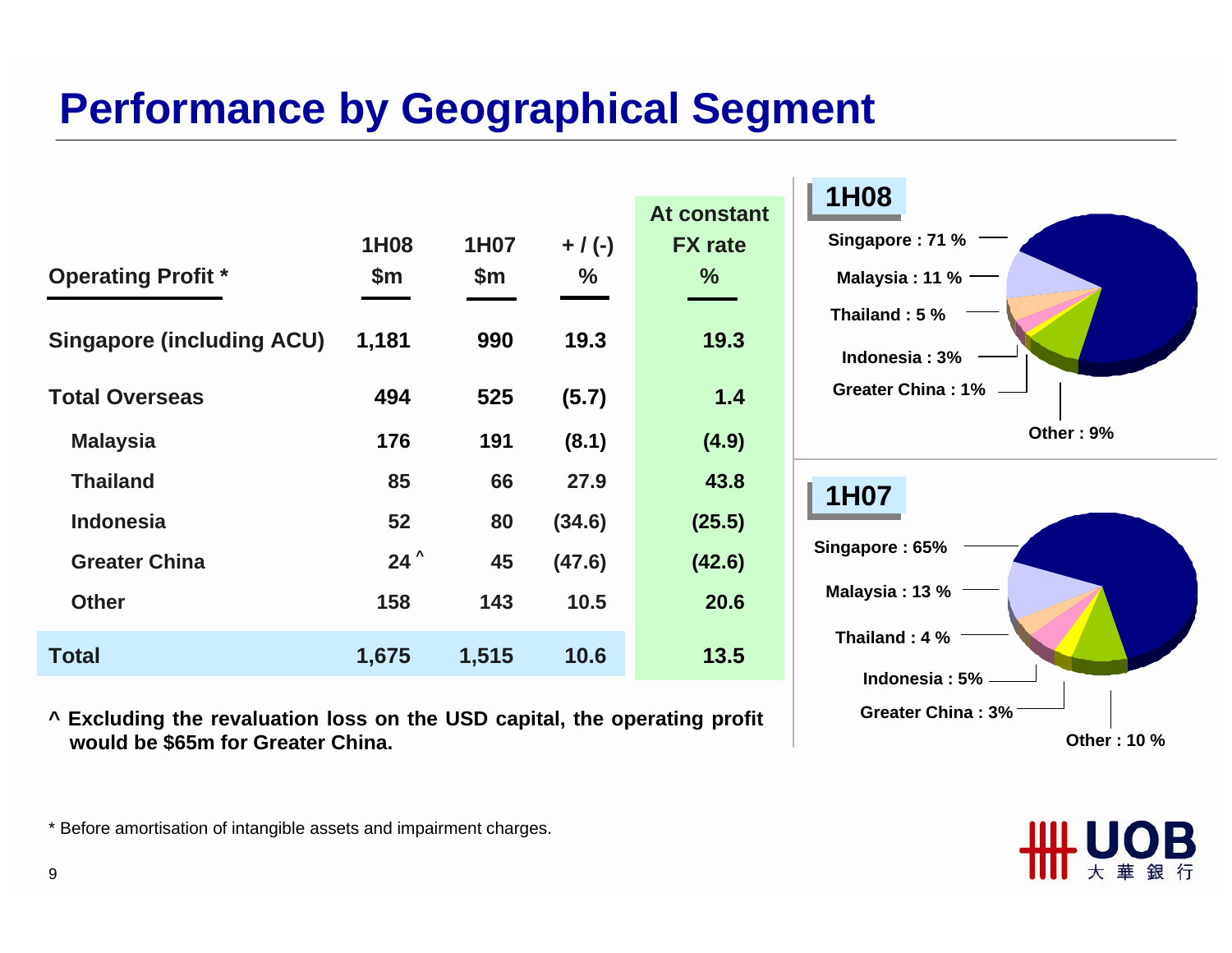### **Strong Growth in Loans**

#### **Customer Loans, Deposits and L/D Ratio**



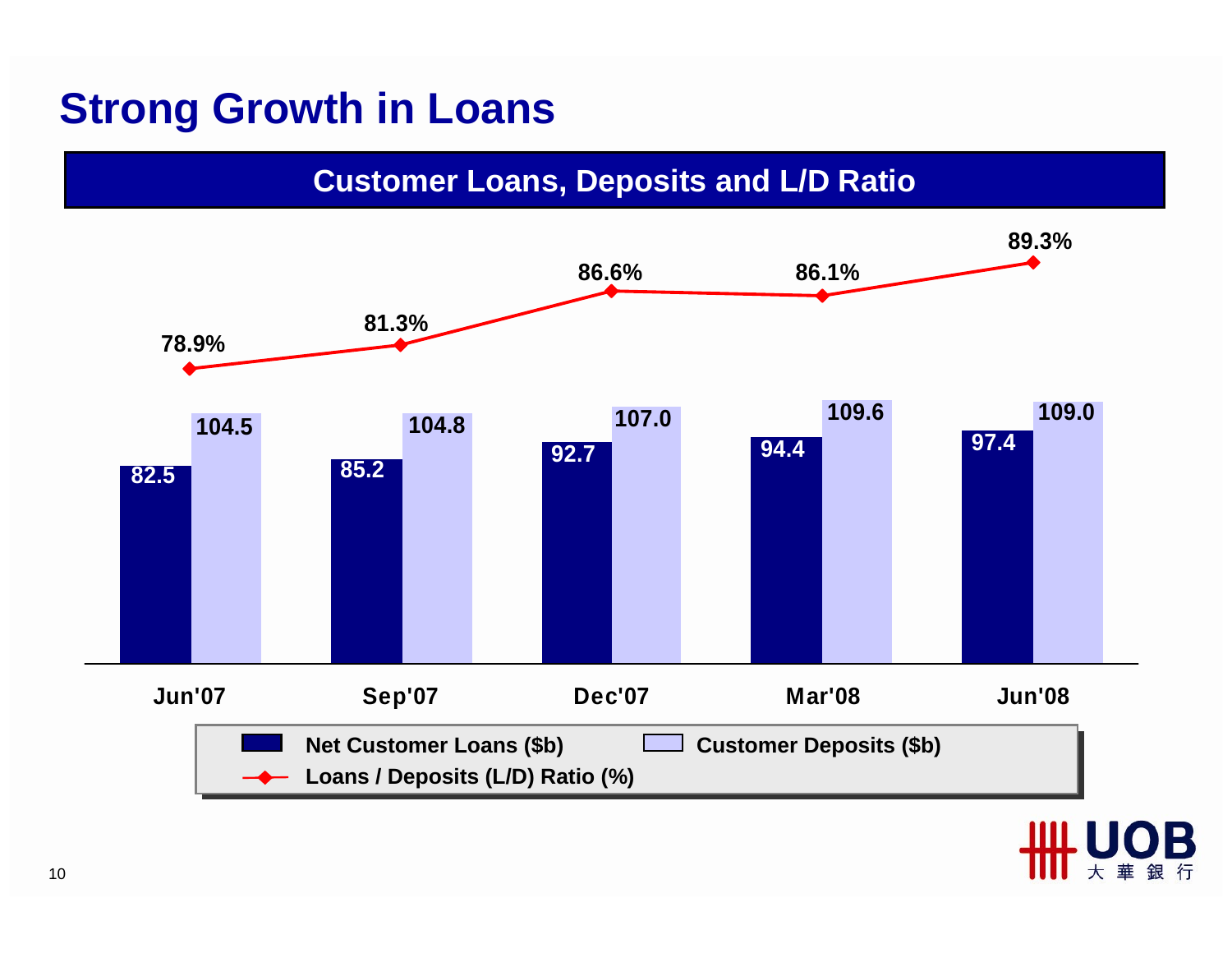# **NPL Ratio Continued to Improve**



大

\* Excluding debt securities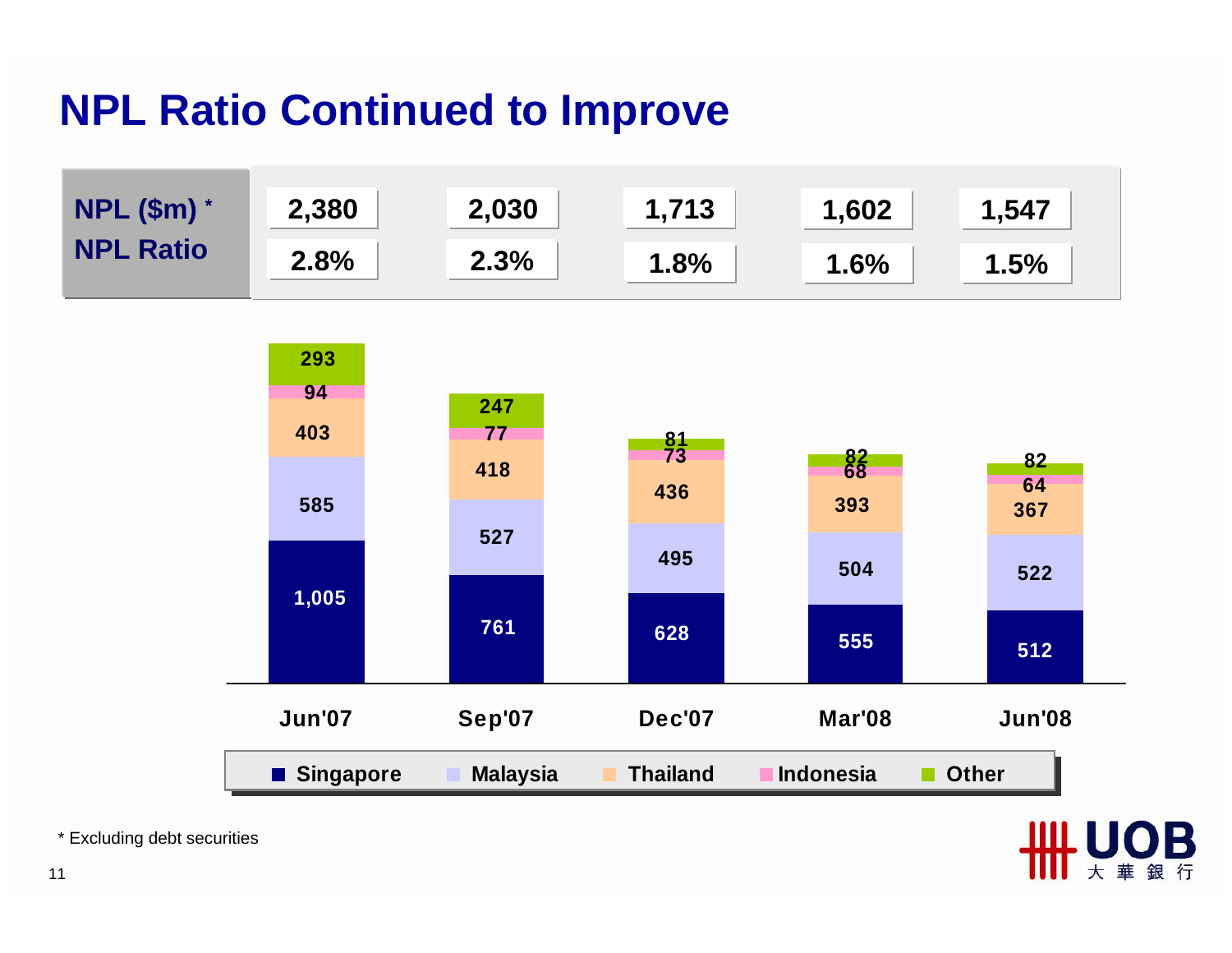# **Impairment Coverage Remained Strong**





\* Excluding debt securities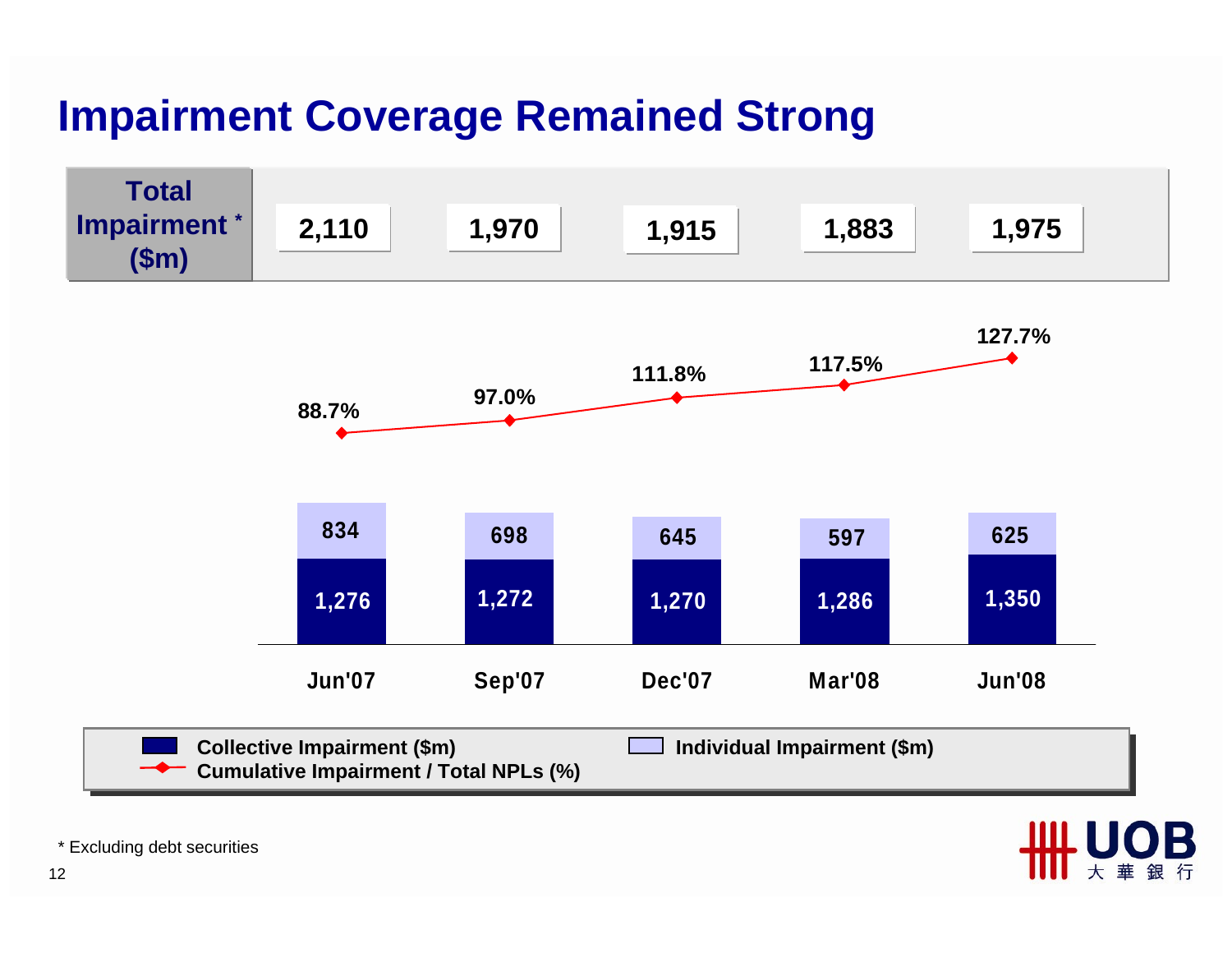# **Singapore (including ACU) – Summarised P/L**

|                                    | 1H08              | 1H07              | $+$ /(-)      | <b>2Q08</b>       | <b>1Q08</b>       | $+$ /(-)      |
|------------------------------------|-------------------|-------------------|---------------|-------------------|-------------------|---------------|
|                                    | \$ <sup>'</sup> m | \$ <sup>'</sup> m | $\frac{0}{6}$ | \$ <sup>'</sup> m | \$ <sup>'</sup> m | $\frac{1}{2}$ |
| Net interest income                | 1,016             | 919               | 10.5          | 507               | 509               | (0.4)         |
| Non-interest income                | 724               | 621               | 16.5          | 441               | 283               | 55.8          |
| <b>Total income</b>                | 1,739             | 1,540             | 12.9          | 948               | 792               | 19.7          |
| Less: Total expenses               | 559               | 551               | 1.4           | 291               | 267               | 8.9           |
| <b>Operating profit</b>            | 1,181             | 990               | 19.3          | 656               | 524               | 25.2          |
| Less: Total impairment charges     | 148               | 22                | 584.2         | 89                | 59                | 51.6          |
| Add: Share of profit of associates | 54                | 106               | (48.7)        | 35                | 20                | 76.3          |
| Net profit before tax              | 1,087             | 1,073             | 1.3           | 602               | 485               | 24.1          |

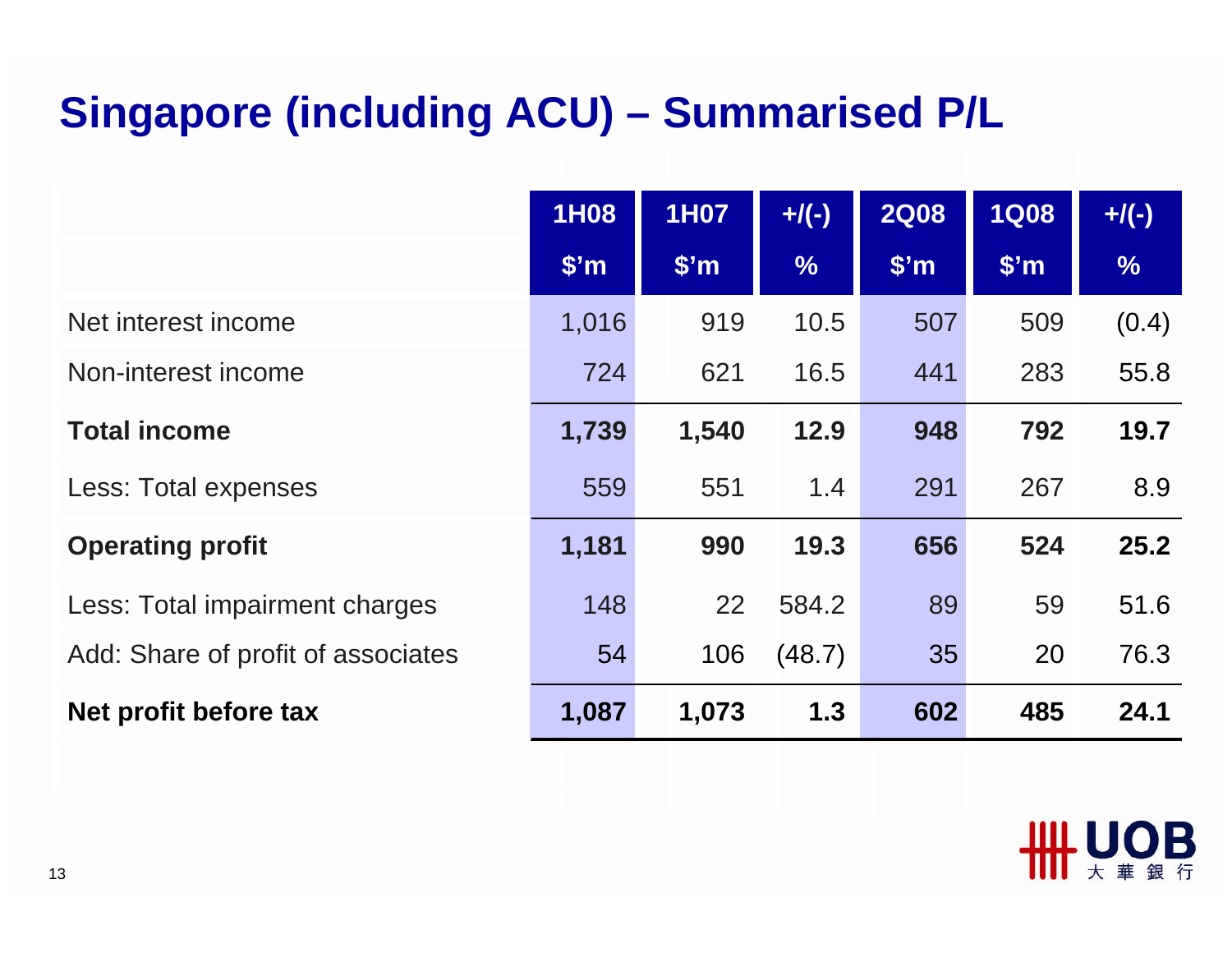# **Singapore (including ACU) – Key Financial Indicators**

|                               | 1H08          | 1H07          | $+$ /(-) | <b>2Q08</b>   | <b>1Q08</b>   | $+$ /(-) |
|-------------------------------|---------------|---------------|----------|---------------|---------------|----------|
|                               | $\frac{0}{6}$ | $\frac{1}{2}$ | % pt     | $\frac{1}{2}$ | $\frac{1}{2}$ | % pt     |
| Net interest margin           | 1.89          | 1.96          | (0.07)   | 1.85          | 1.92          | (0.07)   |
| Non-NII / Total income        | 41.6          | 40.3          | 1.3      | 46.5          | 35.7          | 10.8     |
| Expense / Total income        | 32.1          | 35.8          | (3.7)    | 30.7          | 33.8          | (3.1)    |
| Customer loans (net) $-$ \$'m | 62,022        | 49,658        | 24.9%    | 62,022        | 59,249        | 4.7%     |
| Loans / Deposits              | 74.0          | 65.7          | 8.3      | 74.0          | 72.7          | 1.3      |
| <b>NPL</b> ratio              | 0.8           | 2.0           | (1.2)    | 0.8           | 0.9           | (0.1)    |

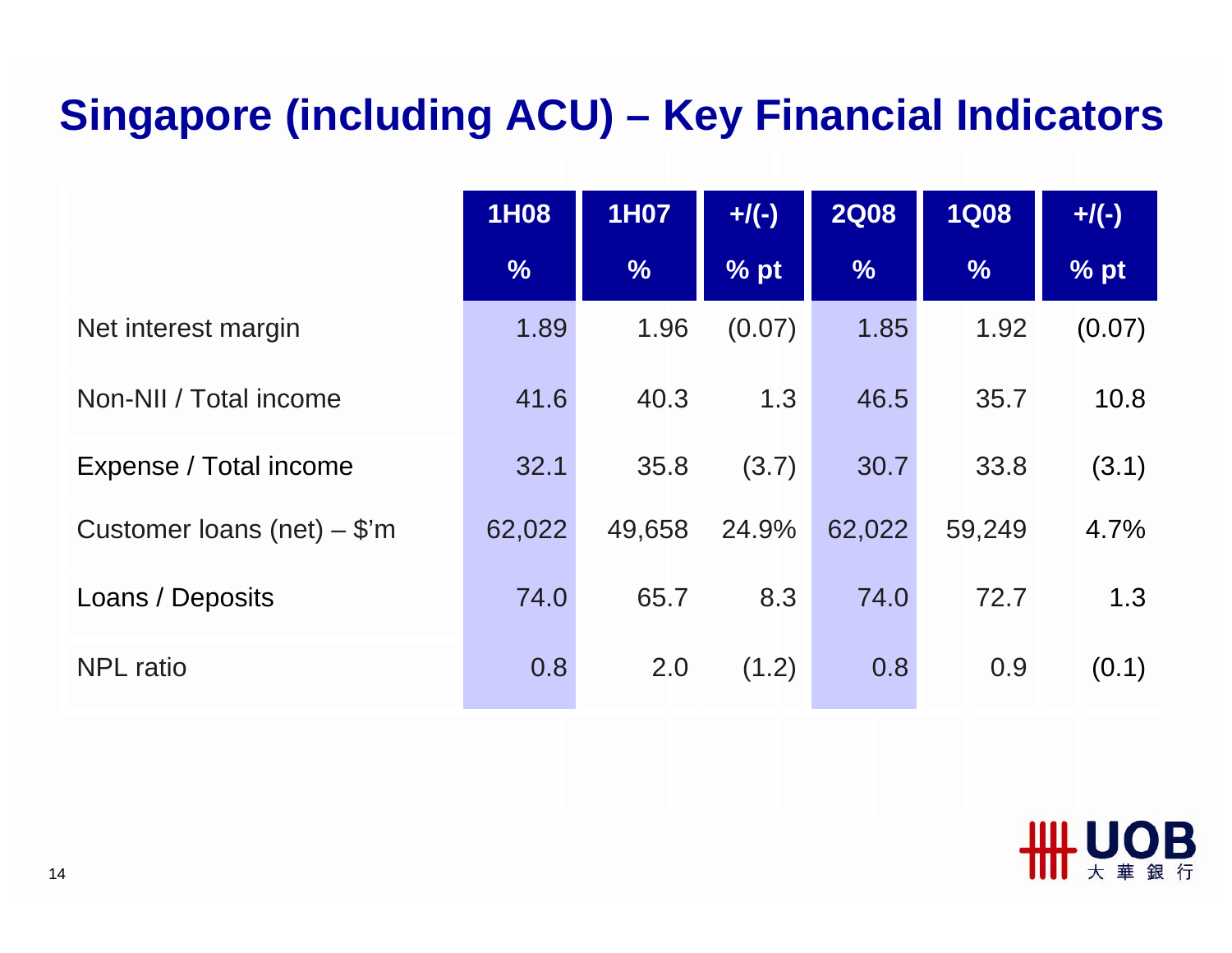# **Malaysia – Summarised P/L**

|                                    | 1H08 | <b>1H07</b> | $+$ /(-)      | <b>2Q08</b> | <b>1Q08</b> | $+$ /(-)      |
|------------------------------------|------|-------------|---------------|-------------|-------------|---------------|
|                                    | RM'm | RM'm        | $\frac{1}{2}$ | RM'm        | RM'm        | $\frac{9}{6}$ |
| Net interest income                | 482  | 435         | 10.8          | 243         | 239         | 1.7           |
| Non-interest income                | 174  | 212         | (17.9)        | 80          | 94          | (14.9)        |
| <b>Total income</b>                | 656  | 647         | 1.4           | 323         | 333         | (3.0)         |
| Less: Total expenses               | 245  | 215         | 14.0          | 127         | 118         | 7.6           |
| <b>Operating profit</b>            | 411  | 432         | (4.9)         | 196         | 215         | (8.8)         |
| Less: Total impairment charges     | 158  | 123         | 28.5          | 123         | 35          | 251.4         |
| Add: Share of profit of associates | 3    | 16          | (81.3)        | (2)         | 5           | (140.0)       |
| Net profit before tax              | 256  | 325         | (21.2)        | 71          | 185         | (61.6)        |
| Net profit before tax (S\$m)       | 109  | 144         | (24.2)        | 29          | 80          | (63.9)        |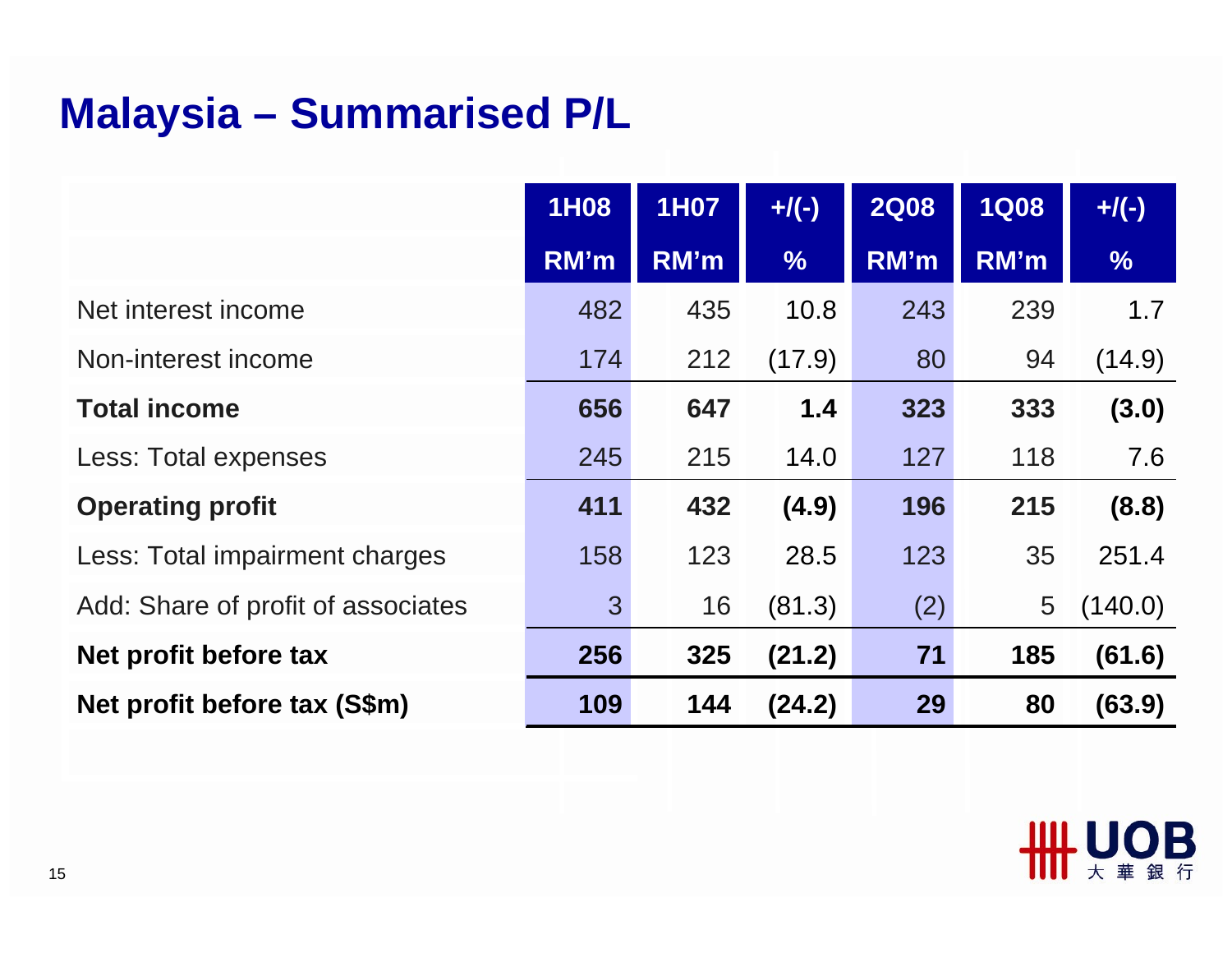# **Malaysia – Key Financial Indicators**

|                             | 1H08          | <b>1H07</b>   | $+$ /(-) | <b>2Q08</b>   | <b>1Q08</b>   | $+$ /(-)         |
|-----------------------------|---------------|---------------|----------|---------------|---------------|------------------|
|                             | $\frac{9}{6}$ | $\frac{0}{6}$ | % pt     | $\frac{9}{6}$ | $\frac{9}{6}$ | % pt             |
| Net interest margin         | 2.82          | 2.98          | (0.16)   | 2.82          | 2.81          | 0.01             |
| Non-NII / Total income      | 26.5          | 32.8          | (6.3)    | 24.8          | 28.2          | (3.4)            |
| Expense / Total income      | 37.3          | 33.2          | 4.1      | 39.3          | 35.4          | 3.9              |
| Customer loans (net) – RM'm | 27,404        | 22,460        | 22.0%    | 27,404        | 26,818        | 2.2%             |
| Loans / Deposits            | 106.6         | 90.9          | 15.7     | 106.6         | 105.5         | 1.1              |
| <b>NPL</b> ratio            | 4.3           | 5.5           | (1.2)    | 4.3           | 4.1           | 0.2 <sub>0</sub> |

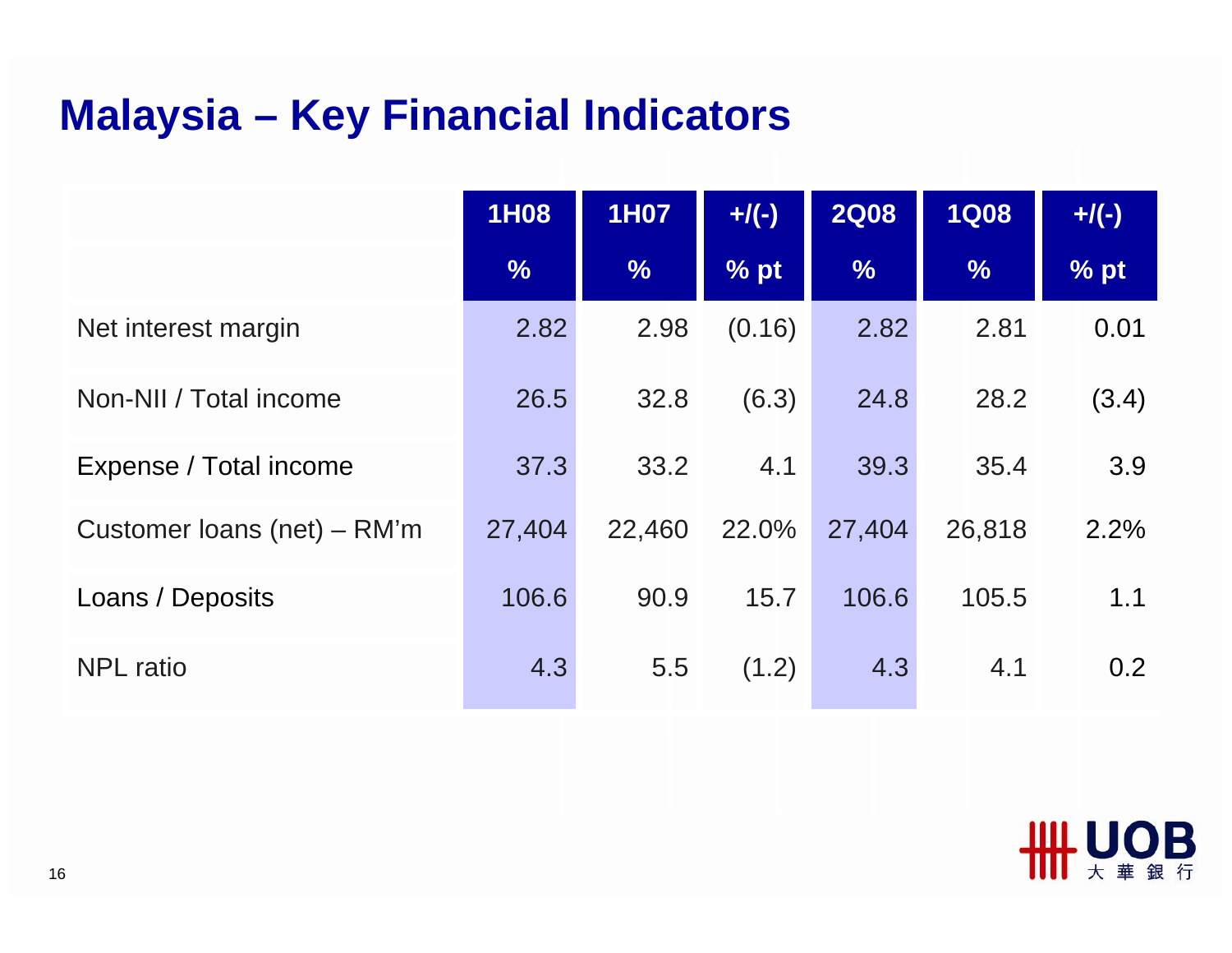#### **Thailand – Summarised P/L**

|                                    | <b>1H08</b>  | <b>1H07</b> | $+$ /(-)      | <b>2Q08</b>    | <b>1Q08</b> | $+$ /(-)      |
|------------------------------------|--------------|-------------|---------------|----------------|-------------|---------------|
|                                    | <b>THB'm</b> | THB'm       | $\frac{1}{2}$ | THB'm          | THB'm       | $\frac{0}{6}$ |
| Net interest income                | 3,647        | 3,147       | 15.9          | 1,849          | 1,798       | 2.8           |
| Non-interest income                | 1,725        | 1,420       | 21.5          | 919            | 806         | 14.0          |
| <b>Total income</b>                | 5,372        | 4,567       | 17.6          | 2,768          | 2,604       | 6.3           |
| Less: Total expenses               | 3,395        | 3,192       | 6.4           | 1,741          | 1,654       | 5.3           |
| <b>Operating profit</b>            | 1,977        | 1,375       | 43.8          | 1,027          | 950         | 8.1           |
| Less: Total impairment charges     | 1,069        | 1,900       | (43.7)        | 822            | 247         | 232.8         |
| Add: Share of profit of associates | 10           | (3)         | <b>NM</b>     | $\overline{4}$ | 6           | (33.3)        |
| Net profit before tax              | 918          | (528)       | <b>NM</b>     | 209            | 709         | (70.5)        |
| Net profit before tax (S\$m)       | 41           | (25)        | <b>NM</b>     | 9              | 31          | (69.5)        |

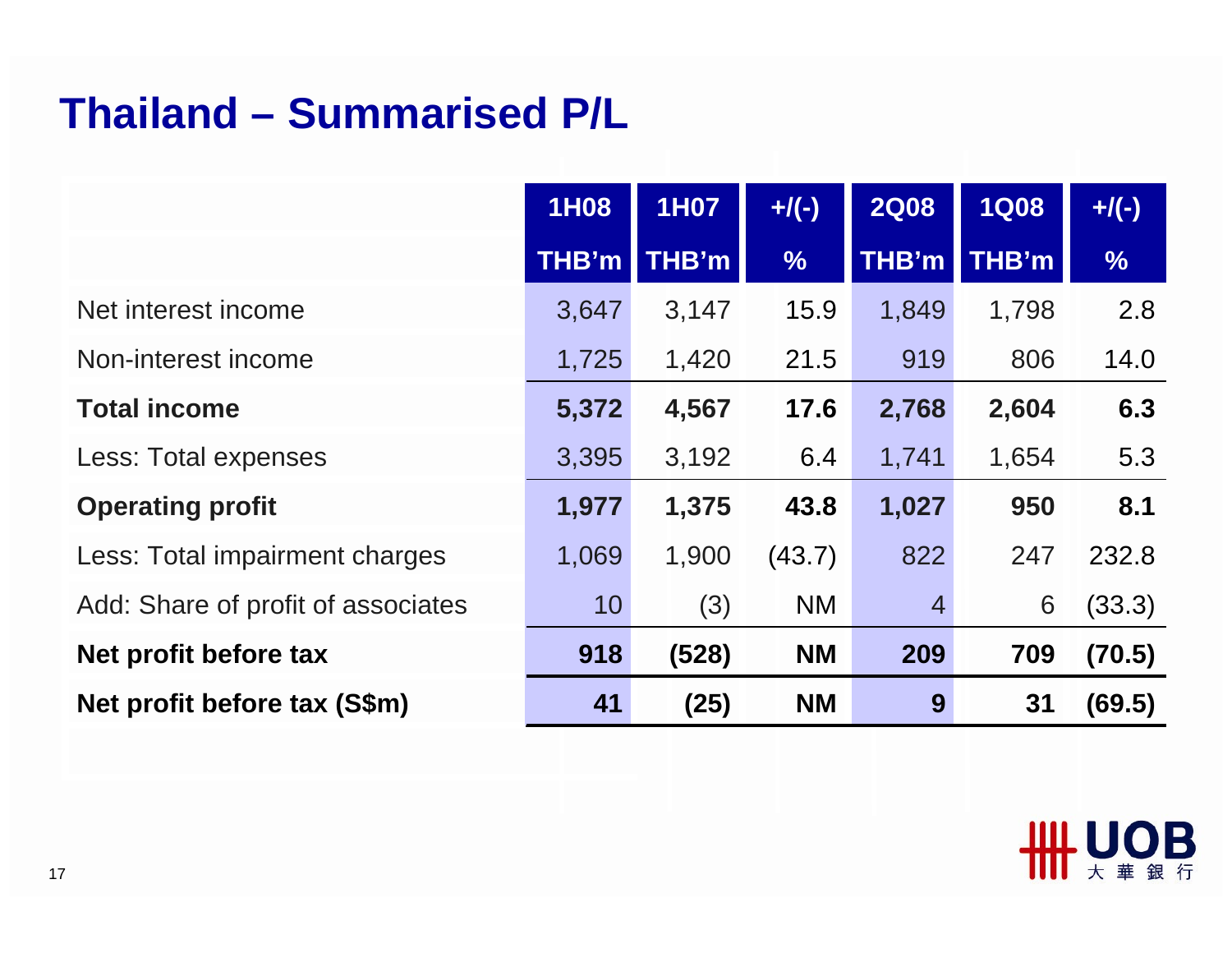# **Thailand – Key Financial Indicators**

|                              | 1H08          | <b>1H07</b>   | $+$ /(-) | <b>2Q08</b>   | <b>1Q08</b>   | $+$ /(-) |
|------------------------------|---------------|---------------|----------|---------------|---------------|----------|
|                              | $\frac{9}{6}$ | $\frac{9}{6}$ | % pt     | $\frac{9}{6}$ | $\frac{0}{6}$ | % pt     |
| Net interest margin          | 3.85          | 3.34          | 0.51     | 3.87          | 3.82          | 0.05     |
| Non-NII / Total income       | 32.1          | 31.1          | 1.0      | 33.2          | 31.0          | 2.2      |
| Expense / Total income       | 63.2          | 69.9          | (6.7)    | 62.9          | 63.5          | (0.6)    |
| Customer loans (net) – THB'm | 152,349       | 137,552       | 10.8%    | 152,349       | 143,688       | 6.0%     |
| Loans / Deposits             | 101.3         | 80.5          | 20.8     | 101.3         | 80.5          | 20.8     |
| <b>NPL</b> ratio             | 5.3           | 6.3           | (1.0)    | 5.3           | 5.6           | (0.3)    |

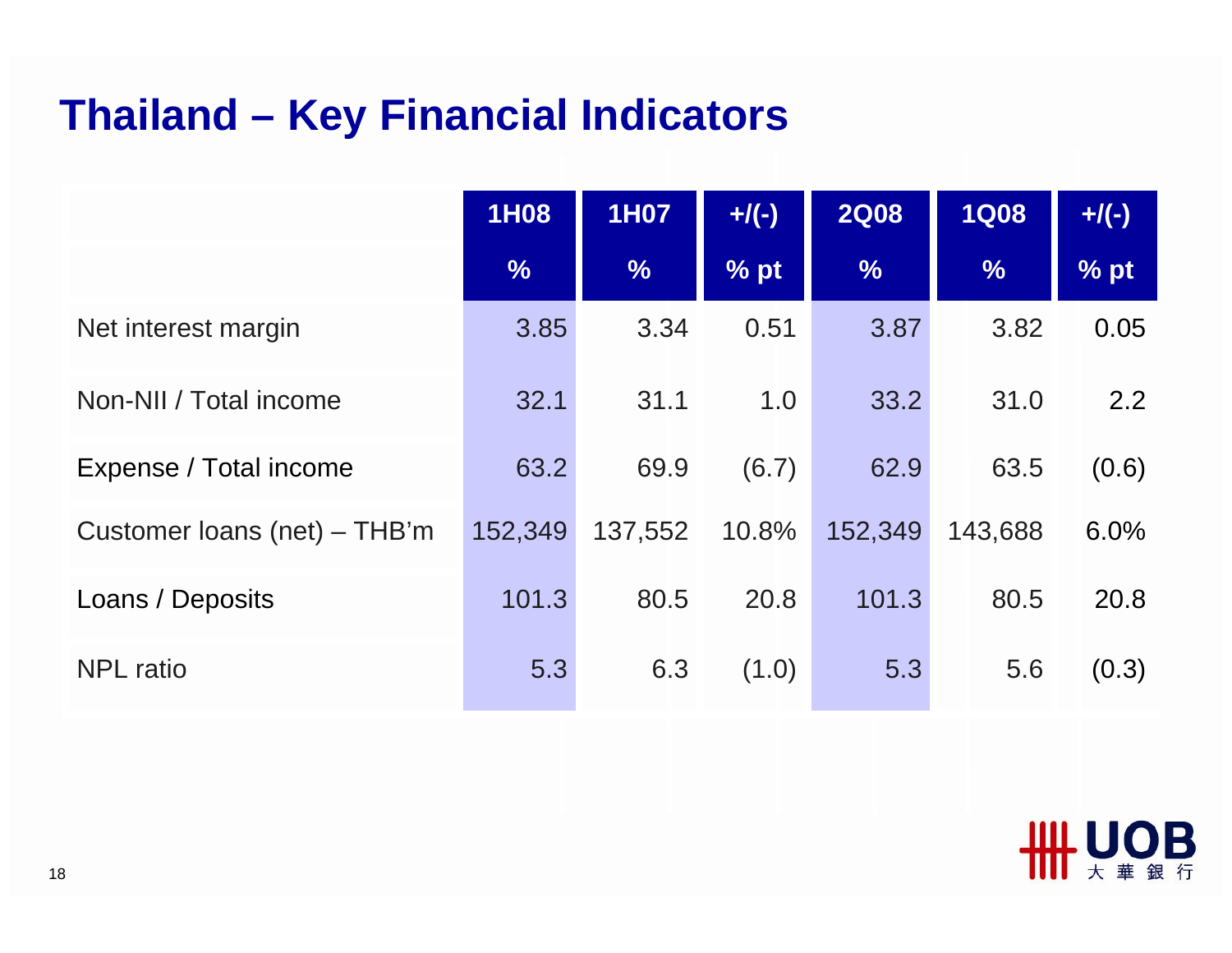#### **Indonesia – Summarised P/L**

|                                | <b>1H08</b>  | <b>1H07</b>  | $+$ /(-)      | <b>2Q08</b>  | <b>1Q08</b>  | $+$ /(-)      |
|--------------------------------|--------------|--------------|---------------|--------------|--------------|---------------|
|                                | <b>IDR'b</b> | <b>IDR'b</b> | $\frac{0}{6}$ | <b>IDR'b</b> | <b>IDR'b</b> | $\frac{9}{6}$ |
| Net interest income            | 721          | 702          | 2.7           | 375          | 346          | 8.4           |
| Non-interest income            | 166          | 145          | 14.5          | 76           | 90           | (15.6)        |
| <b>Total income</b>            | 887          | 847          | 4.7           | 451          | 436          | 3.4           |
| Less: Total expenses           | 537          | 377          | 42.4          | 290          | 247          | 17.4          |
| <b>Operating profit</b>        | 350          | 470          | (25.5)        | 161          | 189          | (14.8)        |
| Less: Total impairment charges | 20           | 13           | 53.8          | 14           | 6            | 133.3         |
| Net profit before tax          | 330          | 457          | (27.8)        | 147          | 183          | (19.7)        |
| Net profit before tax (S\$m)   | 49           | 77           | (36.5)        | 22           | 27           | (20.7)        |

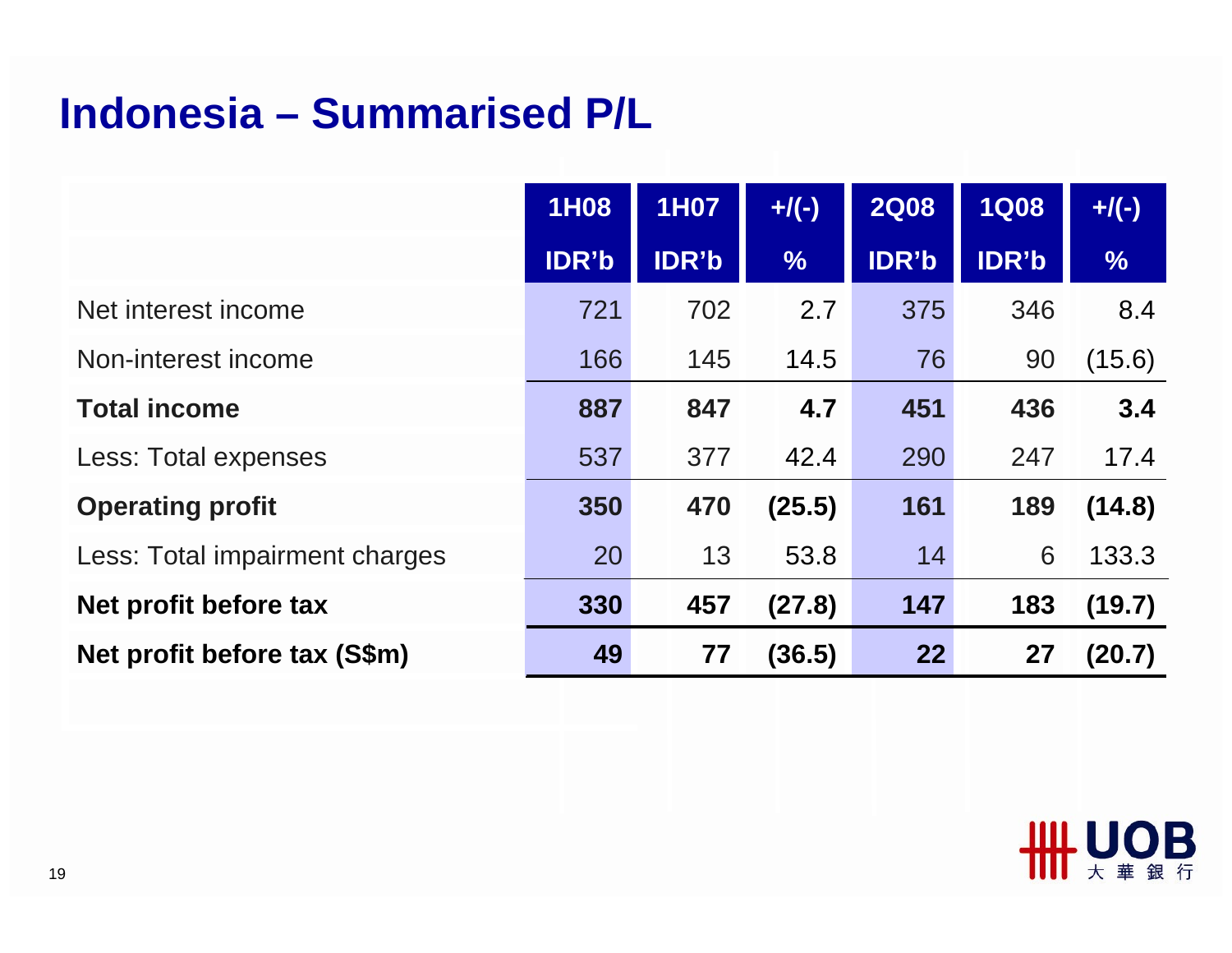# **Indonesia – Key Financial Indicators**

|                              | 1H08          | <b>1H07</b>   | $+$ /(-) | <b>2Q08</b>   | <b>1Q08</b>   | $+$ /(-) |
|------------------------------|---------------|---------------|----------|---------------|---------------|----------|
|                              | $\frac{0}{6}$ | $\frac{9}{6}$ | % pt     | $\frac{1}{2}$ | $\frac{9}{6}$ | % pt     |
| Net interest margin          | 5.87          | 6.57          | (0.70)   | 6.15          | 5.70          | 0.45     |
| Non-NII / Total income       | 18.7          | 17.1          | 1.6      | 16.9          | 20.6          | (3.7)    |
| Expense / Total income       | 60.5          | 44.5          | 16.0     | 64.3          | 56.7          | 7.6      |
| Customer loans (net) – IDR'b | 20,753        | 15,770        | 31.6%    | 20,753        | 19,317        | 7.4%     |
| Loans / Deposits             | 104.7         | 96.0          | 8.7      | 104.7         | 103.2         | 1.5      |
| <b>NPL</b> ratio             | 1.7           | 2.7           | (1.0)    | 1.7           | 1.8           | (0.1)    |

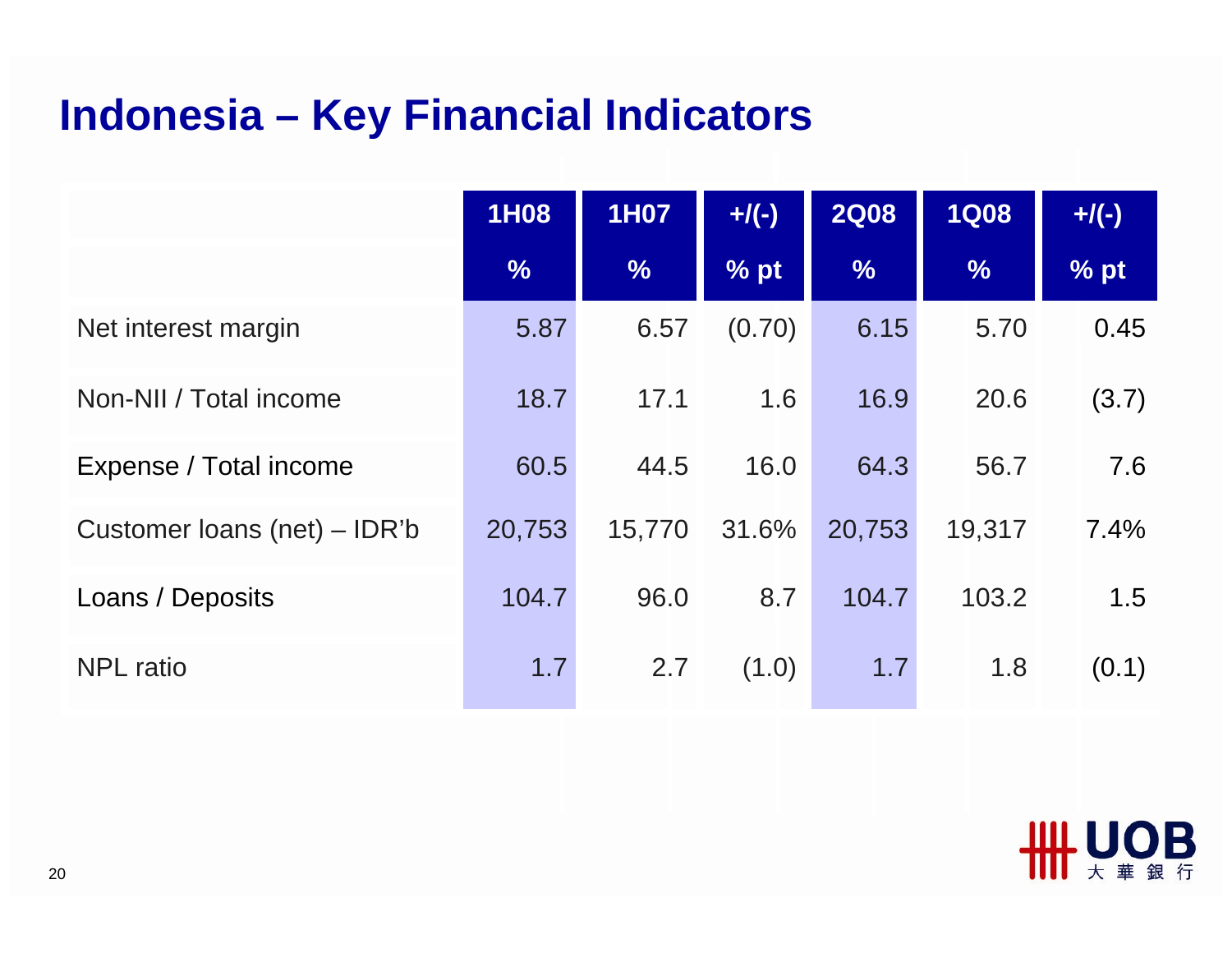## **Strong Capital Position**

#### **Capital Adequacy Ratios (CAR)**



\* Computed based on Basel II framework in accordance with the revised MAS Notice 637 with effect from January 2008

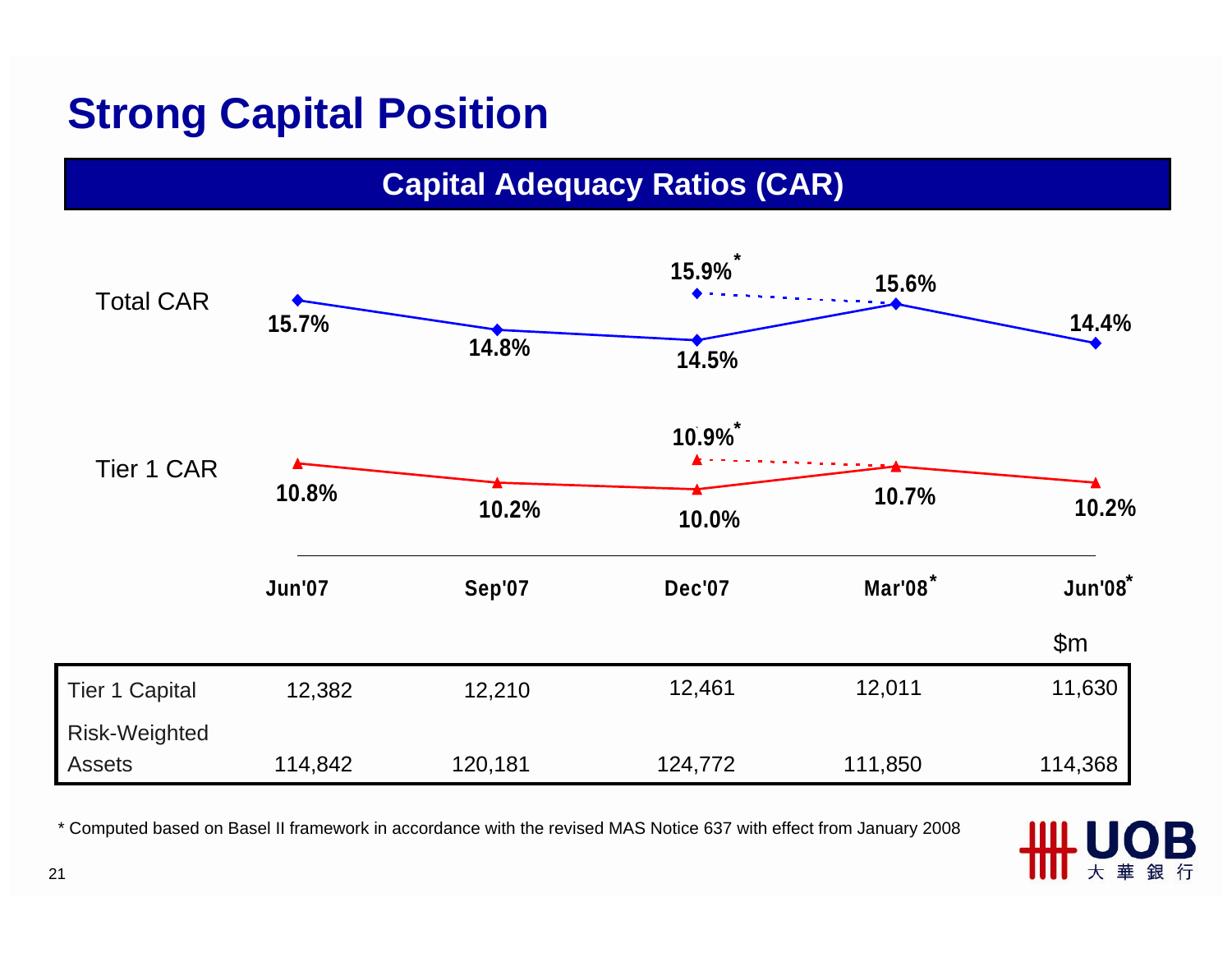# **Maintain High Net Dividend Rate**

| <b>Cash Dividend</b>      | \$737m          | \$868m          | \$929m          | \$301m          |
|---------------------------|-----------------|-----------------|-----------------|-----------------|
| <b>Special Dividend</b>   | $$351m$ *       | \$369m          | \$187m          |                 |
|                           | 2005            | 2006            | 2007            | 1H08            |
|                           |                 |                 |                 |                 |
|                           | <b>16.0 cts</b> | <b>16.0 cts</b> | <b>16.4 cts</b> | <b>20.0 cts</b> |
|                           | <b>32.0 cts</b> | <b>41.0 cts</b> | <b>45.0 cts</b> |                 |
| <b>Interim</b>            |                 |                 |                 |                 |
| <b>Final</b>              | <b>22.8 cts</b> | <b>24.2 cts</b> | <b>12.3 cts</b> |                 |
| <b>Dividend in Specie</b> |                 |                 |                 |                 |
|                           |                 |                 |                 |                 |

**THE UOB** 

\* Dividend in specie of shares in United Overseas Land Limited.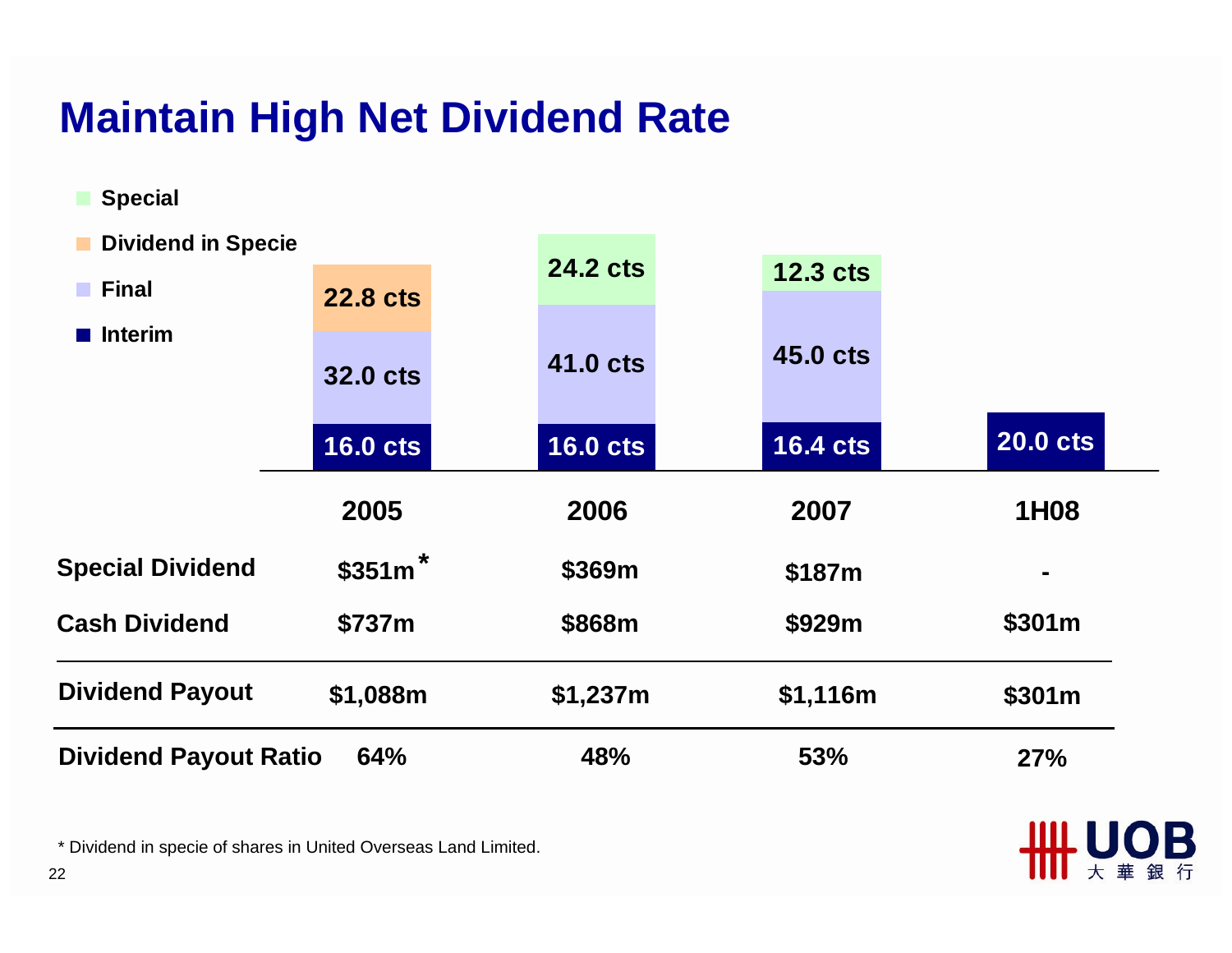## **In Summary …**

- $\overline{\phantom{a}}$ Net profit grew 13.5% to reach \$601 million in 2Q08
- Strong net interest income growth
- $\blacksquare$ Broad based loan growth
- Disciplined cost management
- $\blacksquare$ Continued improvement in asset quality
- High dividend payout